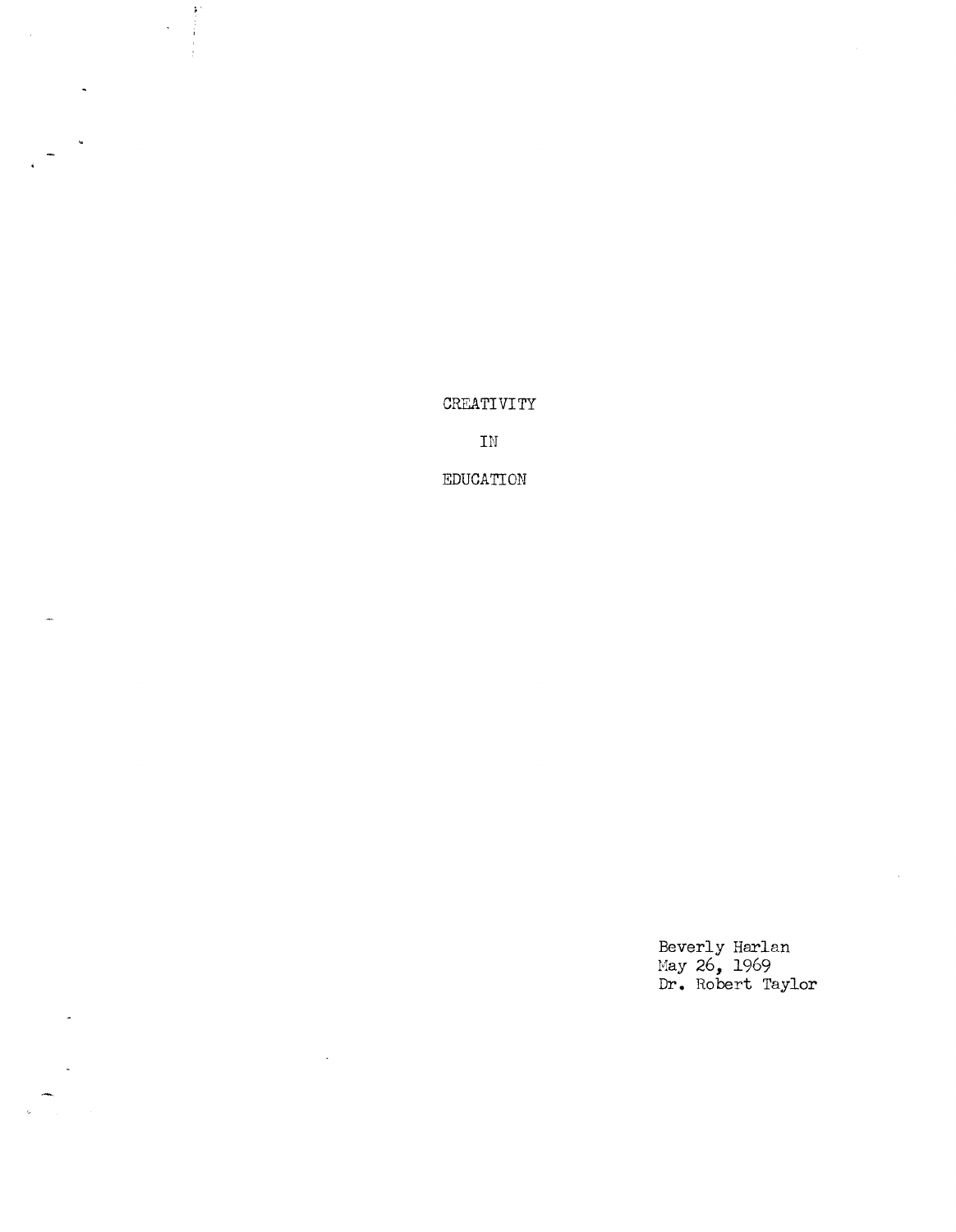$rac{56}{100}$ <br>Thesic<br>2489  $-24$ <br> $1969$ <br> $+137$ 

 $\ddot{\phantom{0}}$ 

 $\label{eq:exp} \mathcal{E}(\mu)$ 

 $\frac{1}{\sqrt{2}}$ 

 $\omega_{\rm s}$ 

 $\sim$   $\sim$ 

 $\sim$   $\mu$ 

 $\begin{array}{c}\n\bullet \\
\bullet \\
\bullet\n\end{array}$ 

Table of Contents

|               | Introduction                                                                                                       |     |
|---------------|--------------------------------------------------------------------------------------------------------------------|-----|
| $I_{\bullet}$ | Inhibiting Factors                                                                                                 | 2   |
|               | II. In the Direction of Creativity                                                                                 | 7   |
|               | III. The Fully Functioning Person and the Self-actualizing<br>Relationship: Implications and Changes for Education | 8.  |
|               | IV. Characteristics of the Creative Person and Implications<br>for Education                                       | 11  |
| $V_{\bullet}$ | Characteristics of a Fully Functioning Person and<br>Implications for Education                                    | 16  |
|               | Conclusion                                                                                                         | 18. |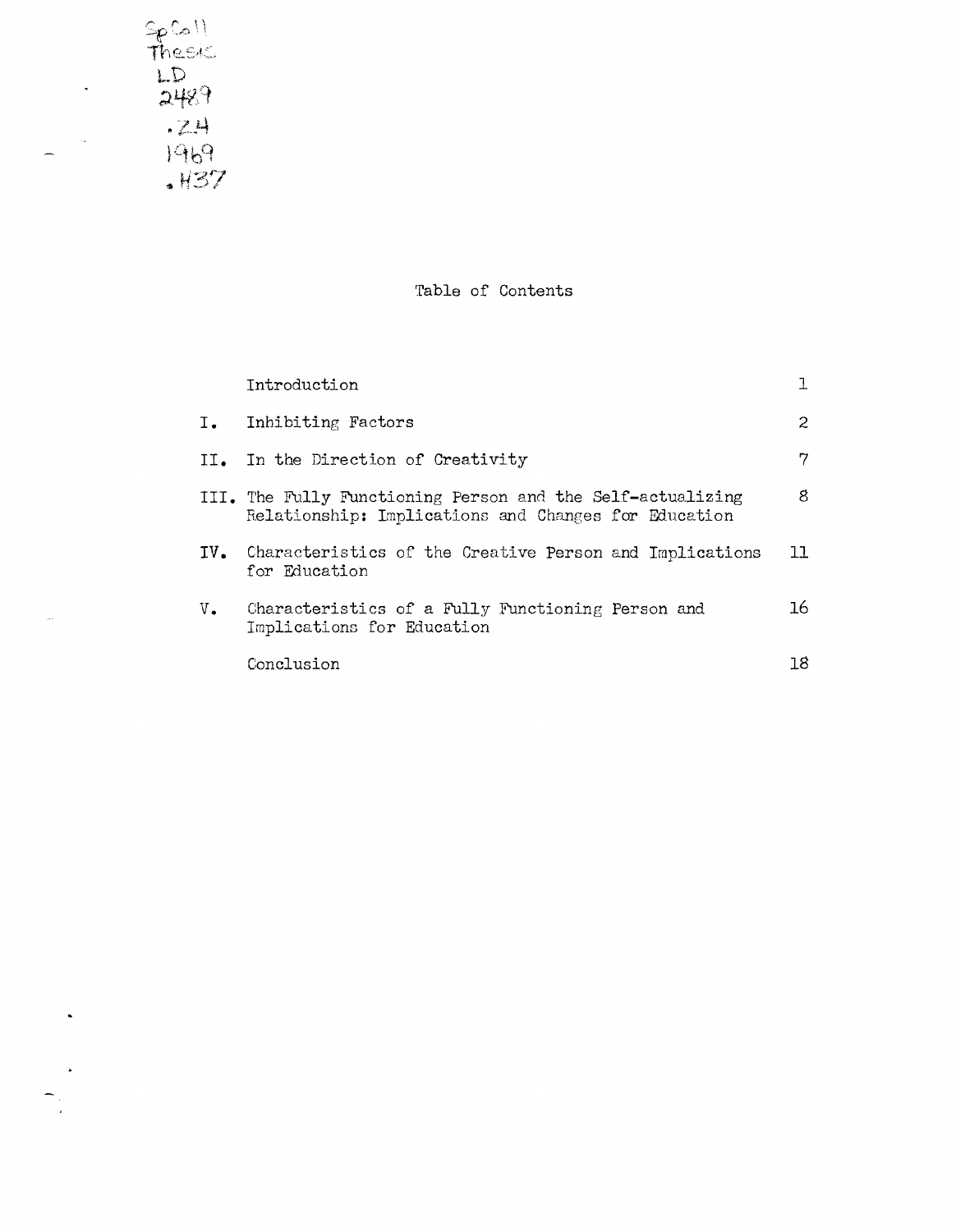#### Introduction

The system of education in this country is, next to religion, the last system to alter its methods in the course of progress and change in this society. (Jourard, 1968) The main reason for this phenomenon is that those who become teachers in the system are those that have made it through this same system and have been indoctrinated to accept the goals and values of the system. (Schabas, 1969, p.62) When these people teach, they impose these same values again upon their students, flunking those who do not fit into the system because they have different values and passing those who have accepted and strived for the goals of the system. (Coombs, 1962, p.12) These people cften teach their students in the same way in which they were taught because of an unconscious, or even conscious, desire to take out the frustrations of their school years on their own students.

Whatever the cause of the static nature of our educational system, the fact is that we must change that system. The change must be initiated with the purpose of educating people to be more creative. The underlying assumption of this purpose is expressed by Calvin Taylor: "Psychologists are convinced that all people are, to some degree, potentially creative." (Taylor,  $1964$ , p.178) In pointing out the necessity that man change his educational system to develop more creative people, Taylor says that "creativity, perhaps more than any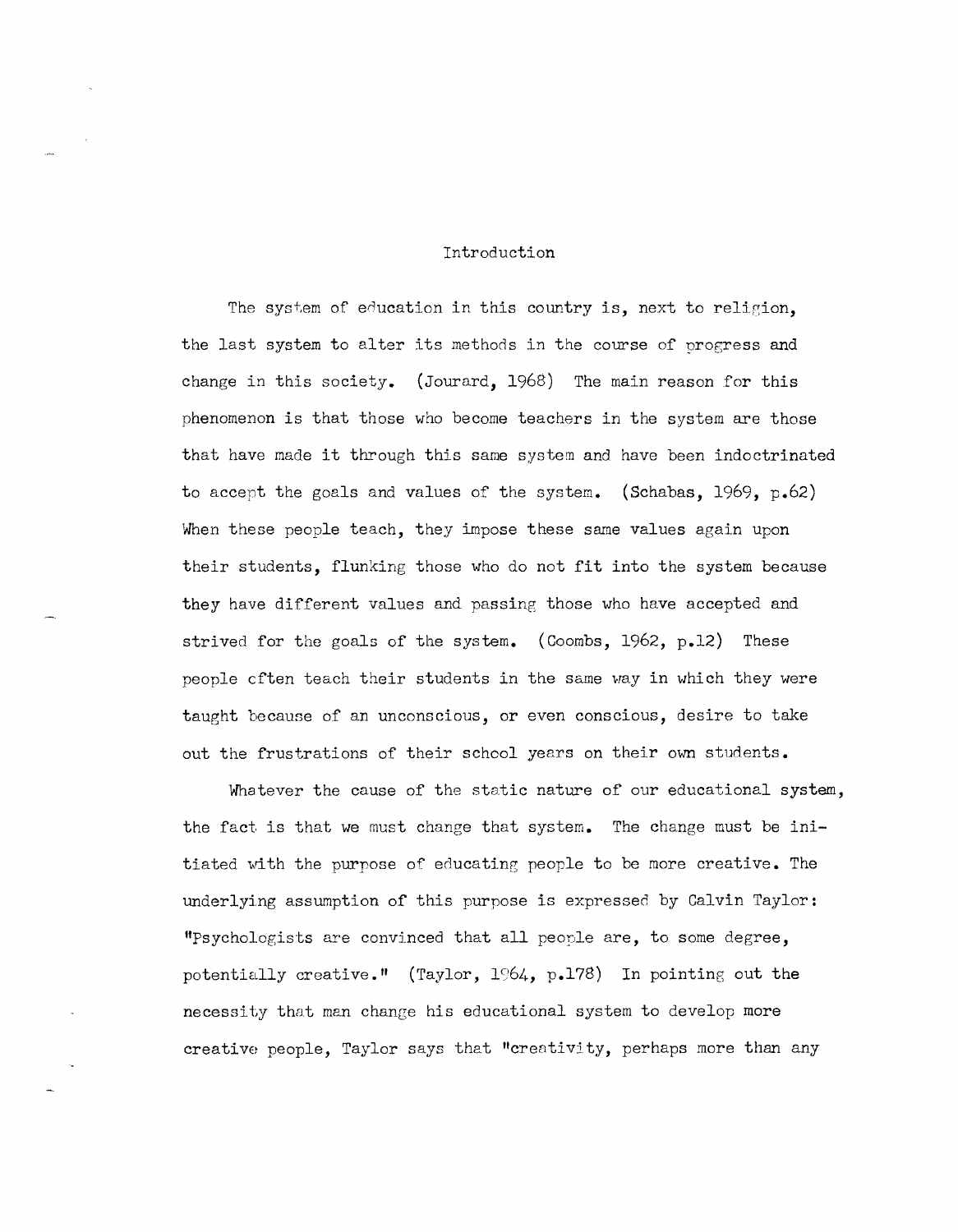other human quality, is vital to the shaping of man's future." (Taylor, 1964, p.156)

Before presenting ways in which the system must change. I would like to examine some of the ways in which creativity is hindered in our schools. Educators must understand what they are doing wrong before they can begin doing what is right.

### **I.** Inhibiting Factors

The system is inherently frustrating because it is based on ideas that are contrary to basic human drives and needs. A child does not naturally desire to sit in a classroom all day to be let out only at recess when he may "let off steam" that he has accumulated throughout the day. Honefully, when he returns to class, he will be ready to study again. An example of the children's desire to go to school can be seen at three o'clock on Friday afternoon when they are "let out" to go home for the weekend. Children are naturally active and curious; the studious college or high school bookworm is one frightening product of the school's pressure on chilc'ren to sit still.

It seems that the whole atmosphere of a school is pervaded by a facade of orderliness and control. The school is characterized by 25 children walking silently down the hall so that they will not "disturb" anybody, by teachers yelling at kids for chewing gum, or by a child being embarrassed in front of his class for not listening to the teacher's commands. (Shedd, 1968, p.32) Hhen the teacher assumes the role of dictator in the classroom by telling all students that his word is final and that there is no possibility for disagreement, the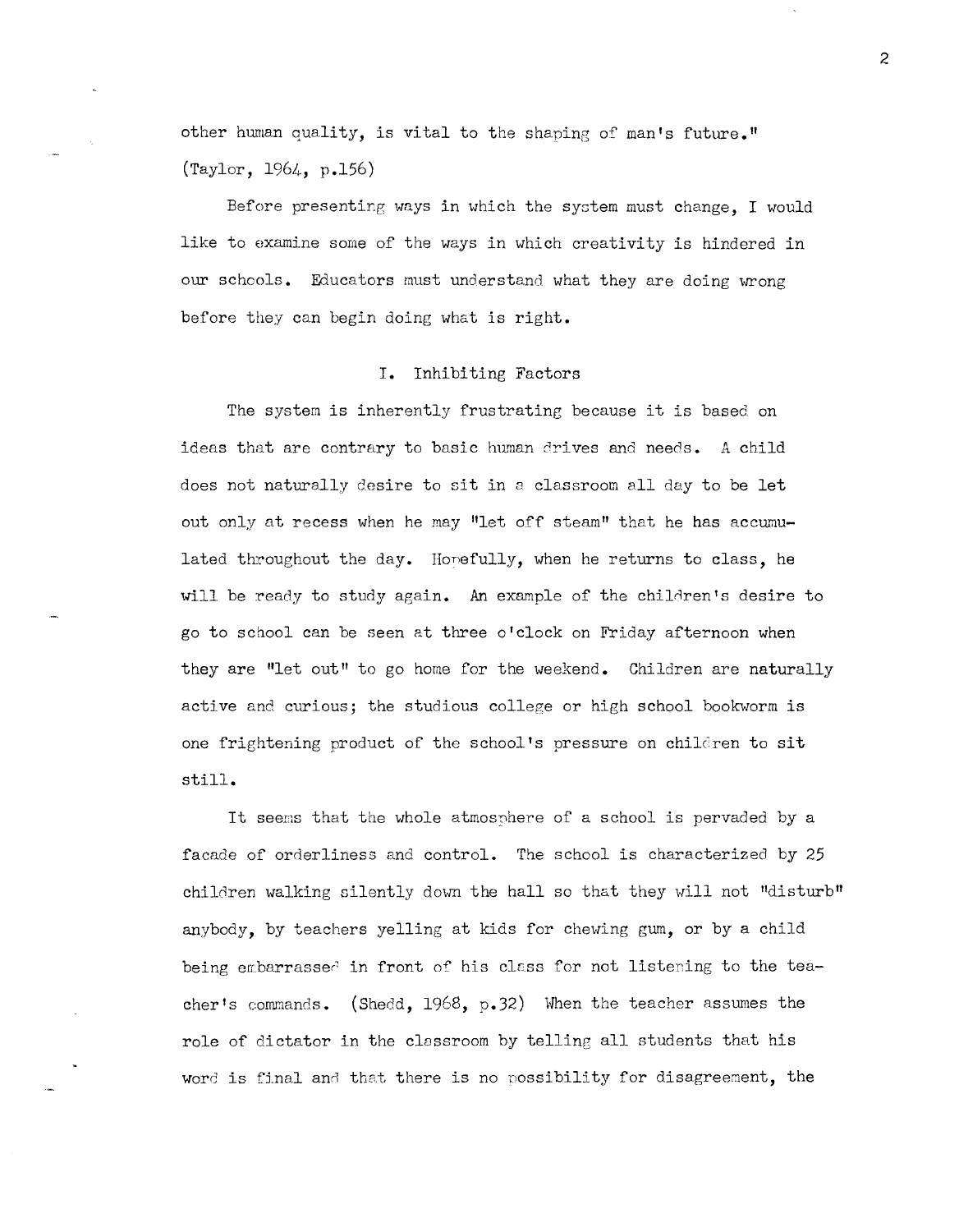child soon learns that this game is called "get away with as much as you can.<sup>"</sup> The child's imaginative powers are being used in the wrong way. No human being is infallible, as much as some teachers wish this were so.

This pervading feeline of being controlled, commanded and disciplined is one of many related facts of a school system that produces people that fit into society and do not ouestion existing conditions of society; in fact, these people are tenaciously trying to maintain every thing the way it is now. In a world in which man's very survival and existence depends on change, it is frightening the way education seems to be one of the systens of our society most guilty of trying (and succeeding) in perpetuating the production of people who think alike and conform to the norms of social and psychological behavior. (Moustakas,  $1967$ ,  $P.6$ ) Our education system has the lofty ideals of enlightening minds and expanding the horizons of young people. (Samples, 1967, p.57) The system says that it seeks to produce creative people. Because of man's innate curiosity and unique self, it seems that he would be much better off if he were allowed more freedom in choosing what he wants and does not want to learn. (Goodman,  $1960$ , p.82) Creativity cannot be produced; it can only be encouraged.

Considering the fact that our country is based on the democratic crocess, it is amazing that our schools are run by those who have the most economic and political power rather than those who are truly concerned about the education of young people. Educational systems profess to the goal of educating people to become citizens able to participate responsibly in our society. But where, except in prisons, is the atmosphere more anti-democratic and pro-authoritarian than in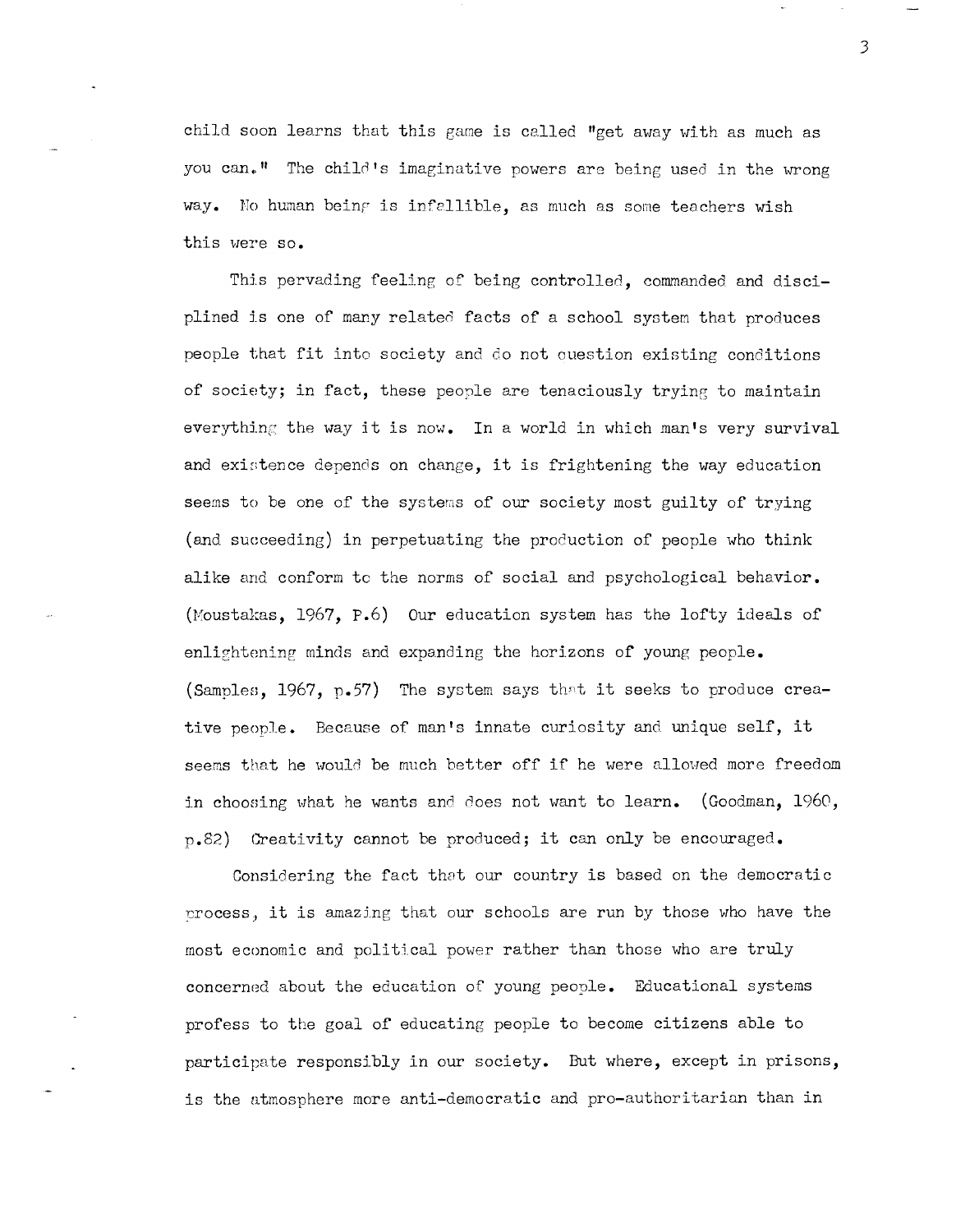our schools? (Becker, 1967, p.49) The argument against allowing a more democratic atmosphere to prevail in schools is that children are too young to know what is good for them. (Coombs, 1962, p.6) So they must be coerced into "learning" certain subjects. One problem is that people do not basiccclly trust themselves and their own desires so that it is impossible for them to trust the desires of others, especially children, who are so open and free in expressing themselves if they are allowed to do so. (Moustakas, 1967, p.6) If a child is not allowed to make decisions in regard to his own desires and needs, he feels helpless in his ability to control his environment. Eventually, he either gives up and willingly allows others to make decisions for him (Moustakas, 1968, p.2) or he revolts against the society actively or passively. (Moustakas, 1967, p.6)

An accompanying pattern (characteristic) of the overall atmosphere of authoritarianism prevailing in our schools is the method of deciding what courses students shall take and the system for evaluating the students who take the courses. The uniqueness of each student is conveniently forgotten so that students may prepare for junior high school, high school, and college courses, requirements, and tests. (Goodlad, 1968, p.30) It is not even considered a possibility that students may not want to take such courses because the students are "too young to know what is good for them." The problem, however, becomes obvious when college students cannot function when given a free assignment. (Moustakas,  $1968$ , p.2) By forcing a student to take subjects he does not like, let alone the further degradation of flunking that student, the teacher educates the student not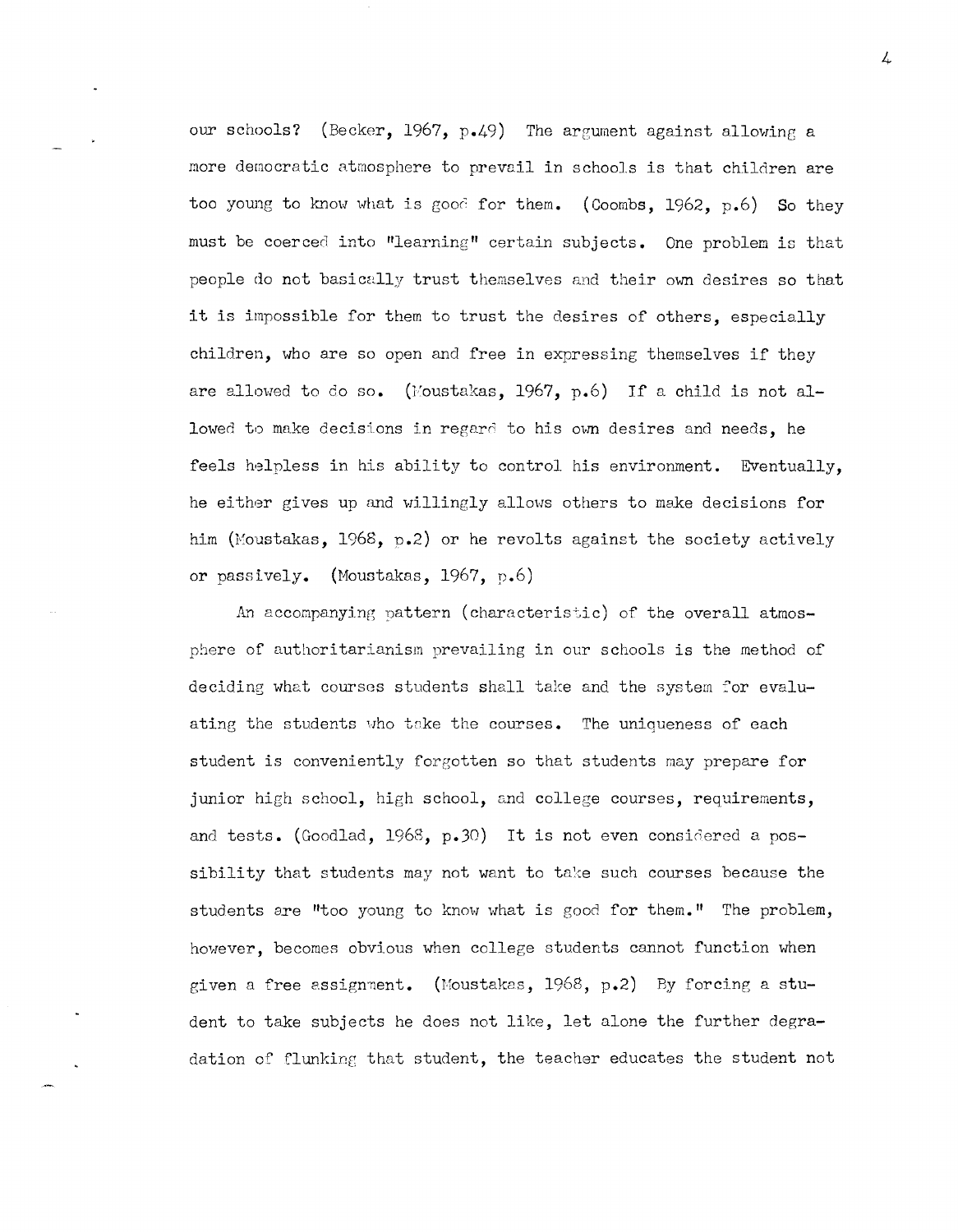to have a wider, more knowledgable view of mankind, but to hate that subject and to become more closed even to the idea of the acquisition of any knowledge. (Moustakas, 1967, p.130) His distrust and fear of teachers and those in authority increases and his true respect for them decreases. In order to gain recognition in the properly accepted manner, that is by getting good grades, (Moustakas, 1968,  $p.2$ ) he is forced to cheat, and to cheat in any way possible becomes the name of this game. Many of his creative energies are channeled in this direction and simultaneously wasted. The system of grading contributes greatly to coercing students into "learning" exactly what teachers and administrators decide they should learn. In the face of the fact that an individual learns only when the fact or concept is related and important to the individual, (Moustakas, 1967, p.10) those who set up the curriculum say that some of it is bound to rub off. What a waste of time and energy on the part of students and teachers!

Education, especially in the lower grades, is largely sociali-(Moustakas, 1967, p. vii) The socialization process is zation. mainly the teaching of conformity and insincerity under the pretense of teaching manners. (Goodman, 1960, p.24) As much talk as there is about maturation, the educational system does not wait till the child is ready to recognize and see the need for respecting the rights of others. The teachers believe that the child must be taught good manners, or else he will never see the need for being polite. Teachers do not inculcate honesty and politeness in children by insisting on "nice" manners; they encourage dishonesty and facades.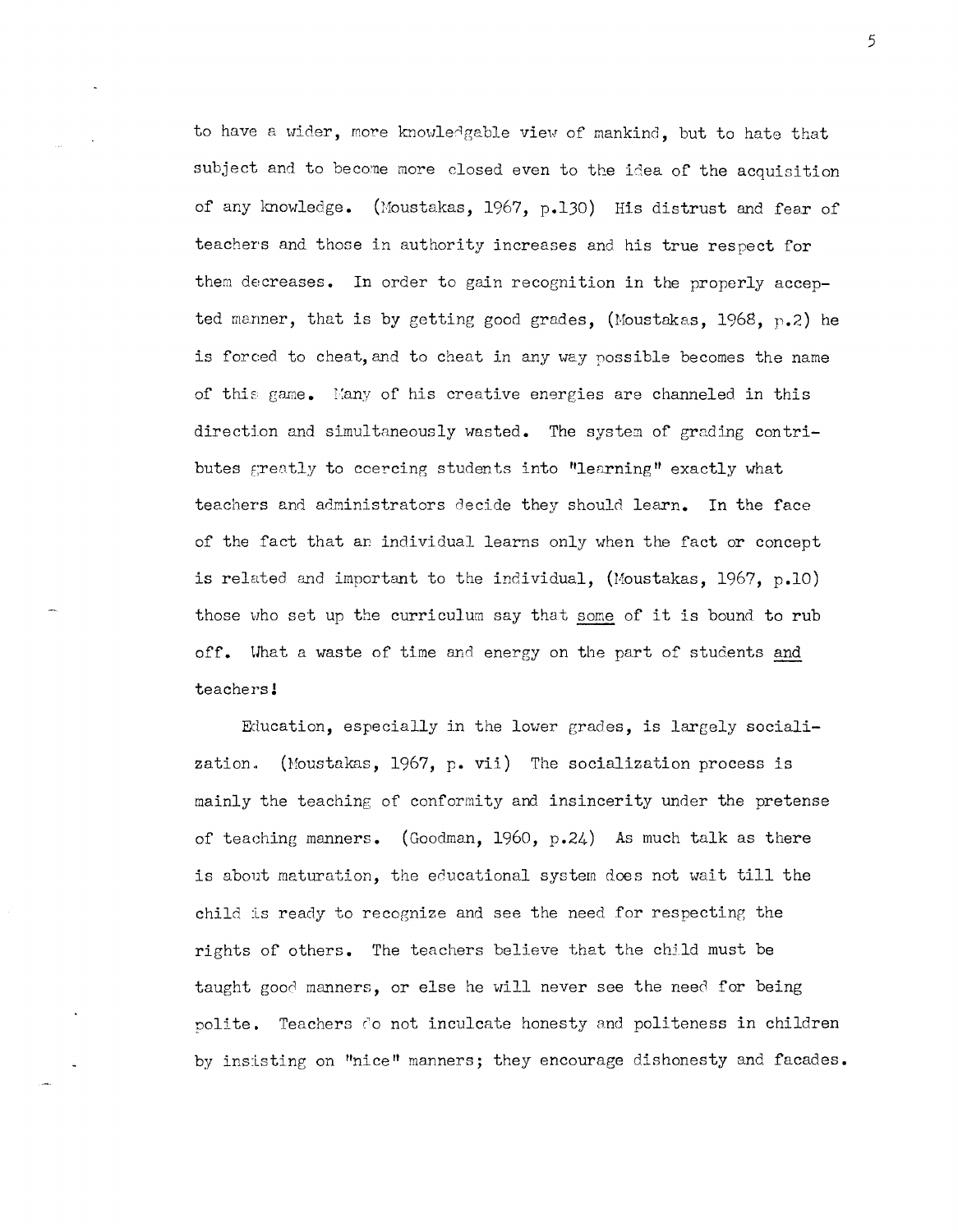Teachers refuse to recognize the fact that children are basically selfish and that they will develop good, honest manners on their own when they see the need for others' companionship and help. (Neill. 1960,  $p.193$ ) Children allowed to develop in such a manner do not feel the need to be polite to someone whom they do not like or respect. Why should they? Both parties recognize that the politeness of "How are you?" is usually a mask which people feel they need so that they can be accepted and liked by everyone. This insecurity is developed, not innate, and it is caused by the very fact that students are taught that only those in authority know what should be learned, not the individual. If everyone were self-reliant, (Becker, 1967,  $p.115$ ) and had confidence in himself, there would be no need for being "nice" to those whom we care nothing about, except as they are needed to bolster our ego.

Torrance has listed several forces in our society that "inhibit creative growth." These forces are also present to a great extent in our schools: success-orientation, peer-orientation, sanctions against questioning and exploration, overemphasis or misplaced emphasis on sex roles, divergency equated with "abnormality", and the work-play dichotomy. (Torrance, 1964, p.98)

Reader, if you wish to explore more fully Torrance's descriptions of these inhibiting factors, please refer to his book, Creativity: Progress and Potential, 1964, p.98 I would like to elaborate more now on my own ideas about creativity.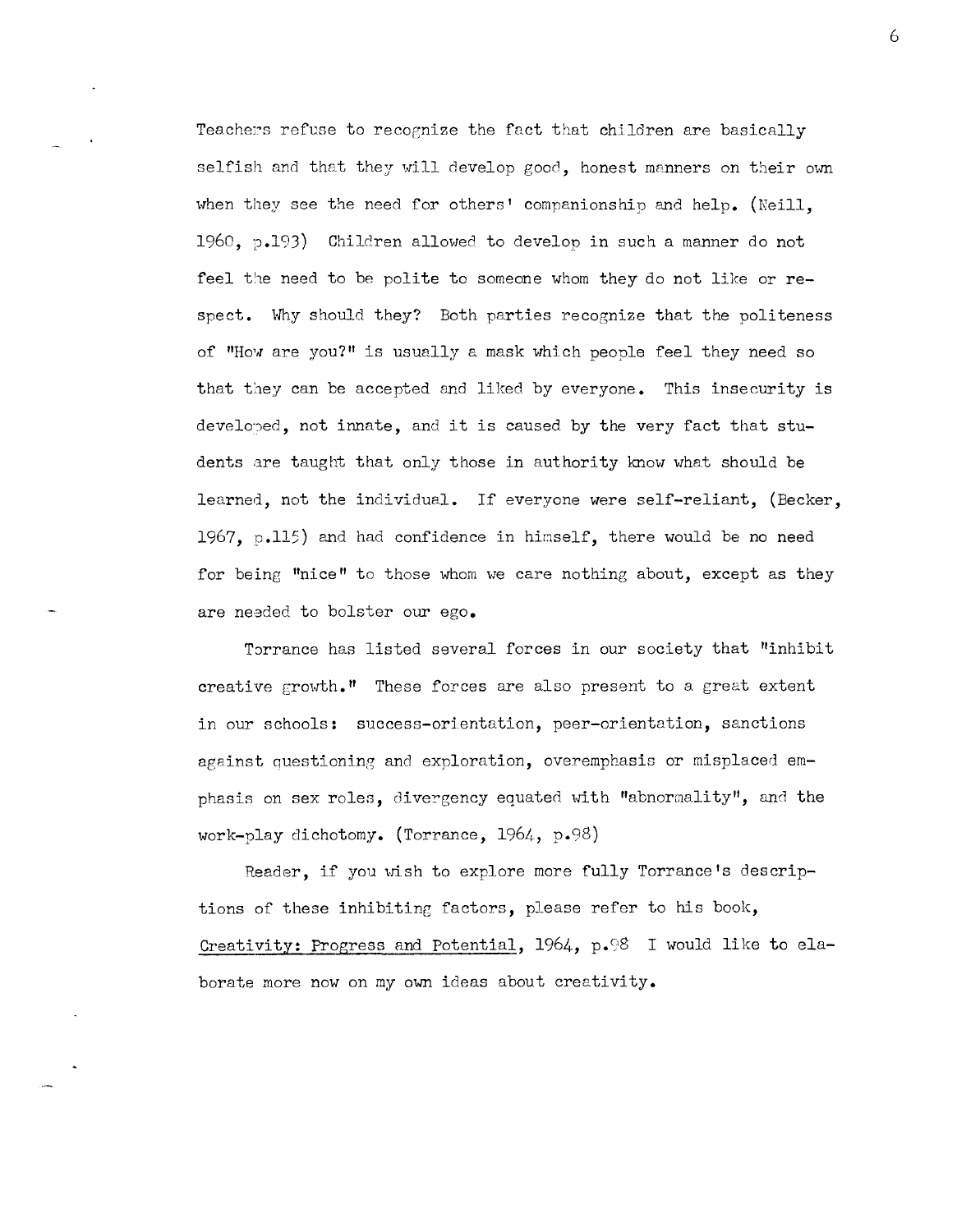### II. In the Direction<br>of Creativity Creativity

In trying to solve this problem of educating students to become individuals who are creative and can think for themselves, two ideas seem tc me to be of utmost importance.

First, we must accept Carl Rogers' idea that "the basic nature of the fully functioning individual is constructive and trustworthy." (Rogers, 1961, p.194) Rogers qualifies his statement by saying that "when we are able to free the individual from defensiveness, so that he is open to the wide range of his own needs, as well as the wide range of environmental and social demands, his reactions may be trusted to be positive, forward-moving, constructive. We do not need to ask who will socialize him, for one of his own deepest needs is for affiliation end communication with others. As he becomes more fully timself, he will become more realistically socialized." (Rogers, 1961, p.194) Our educational system is based on the opposite idea: Each person is basically savage and untrustworthy; his drives and needs must be controlled so that he will not get out of hand and interfere with the rights of others. (Moustakas, 1967, p.7) It is exactly this control and manipulation of students that forces them into anti-social behavior. The circle is vicious because whenever a student acts in an anti-social manner, immediately it is assumed that more control or punishment is needed to "teach him a lesson." We must break up this circle if we are to move forward as a strong nation, for our biggest and best resource is the educated person. By assuming that students must be controlled and manipulated, we are not producing "educated" people, only "trained" people. (Jourard, 1968)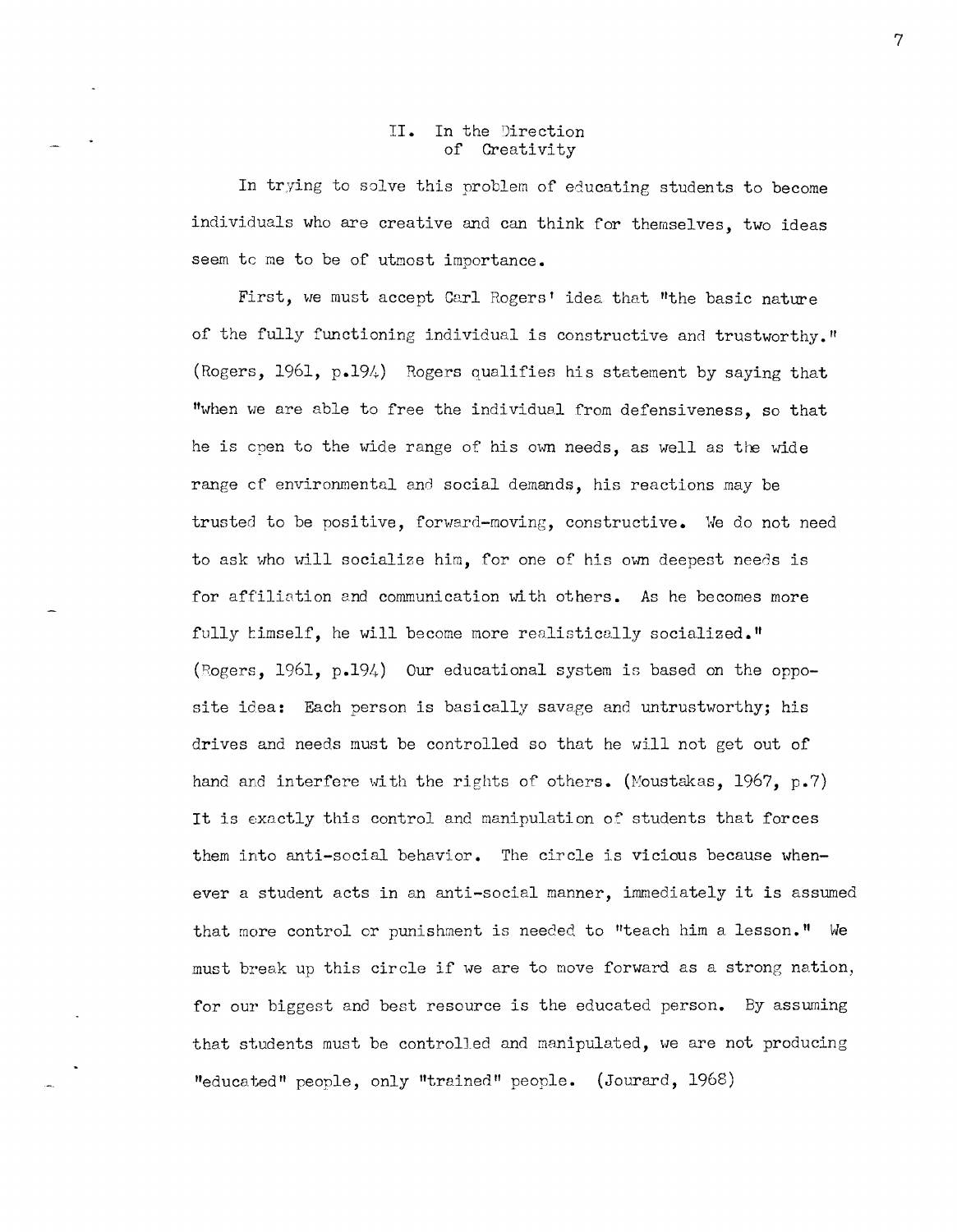Another important concept in trying to solve the problem of how to educate people creatively is that of the self-actualizing relationship. It involves, basically, the idea of the individual first being true to himself; then, being true to others will come naturally. In being true to himself, the individual expresses all of his feelings, needs, and desires in a spontaneous manner. He becomes outwardly what he is inwardly. Thus, there is neither need nor room for phoniness or facades. If every individual strived to be himself in this self-actualizing way, the world would have fewer problems. Life would not merely be existence, but really being alive. Everyone would be much more sensitive to the needs and desires of others.

# III. The Fully Functioning Person and the Self-actualizing Relationship: Implications and Changes for Education

As applied to the teaching situation, the implications of the concepts of the fully functioning individual and self-actualizing relationships are many. The changes required to carry out these implications are equally numerous. (Coombs, 1962, p.74) I will explain here some of the concepts of teaching that must be changed in order that the schools may begin to educate fully functioning individuals capable of self-actualizing relationships.

If the concept of the self-actualizing relationship is to be applied to the teaching situation, the teacher-student relationship of most classrooms must change. (Coombs, 1962, p.74) Instead of the teacher playing the role of the dominant, all-knowing dictator of the class, he must assume the more difficult role of moderator, questionasker, and information-giver. The teacher who is a dictator in the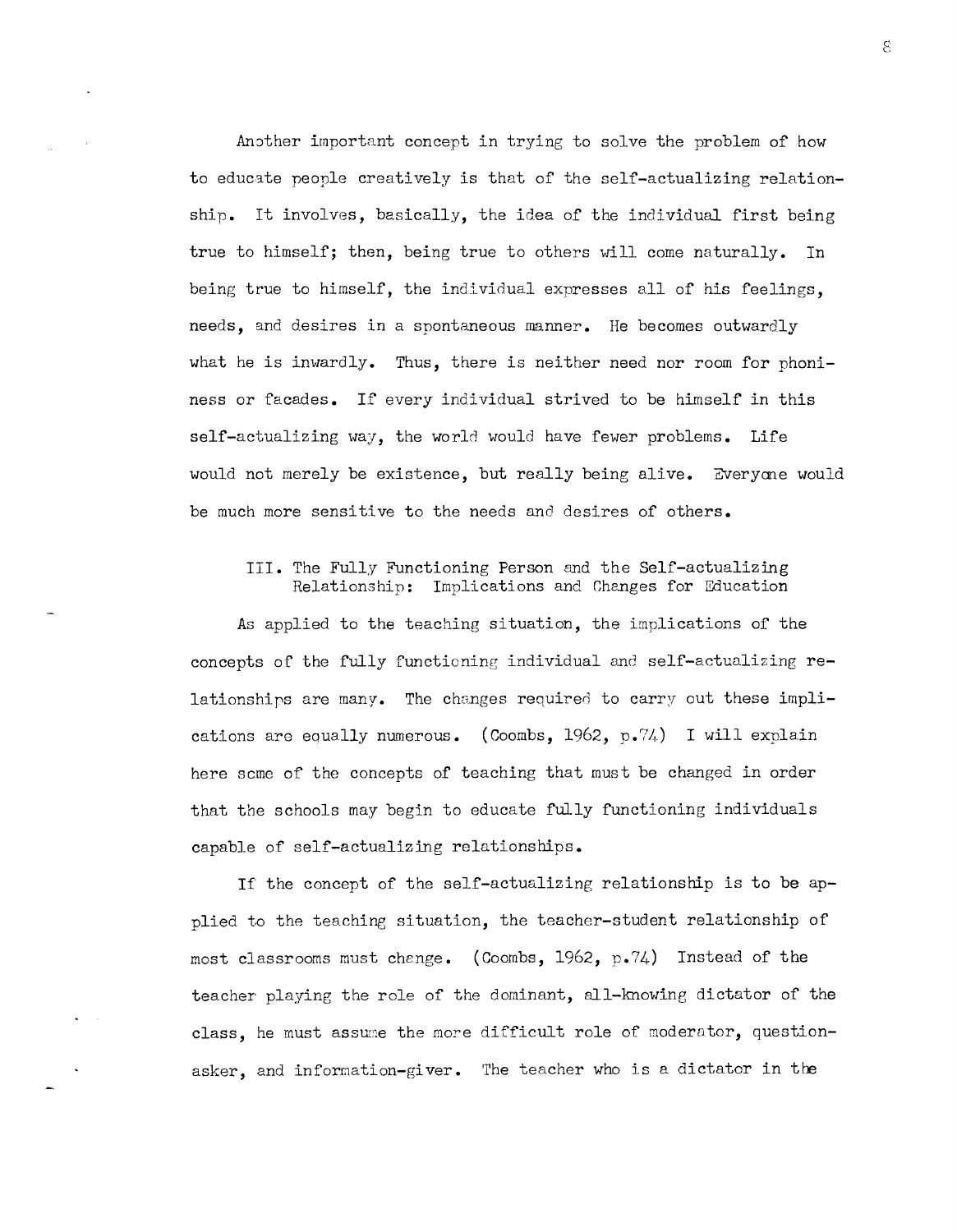classroom seems to be tryinp, to convince the kids and himself that he is all-knowing; he is trying to prove himself to be great because in actuality the more worthless or ignorant a person feels himself to be, the more such a person will try to exert his power, subtly or directly, over others. (Kelley, 1952, p.84) Such is the true picture of the dictating teacher. Conversely, the more secure and confident of his own abilities a teacher feels, the more he will allow and even encourage creative and individualistic responses from his students. The seemingly unapproachable high status of the teacher must be given up so that teaching can become what it professes it is: the process of educating students. The students are not educated unless they themselves are involved willingly, physically or mentally, in the process. (Moustakas, 1967, p.10) The students, by taking a greater role in the educational process, also learn proportionately more.  $\n$  What status is given up by the teacher is gained by the student in knowledge. The teacher must admit that he does not know the answer to every question; thereby he learns answers to many questions.  $\text{Also}$ , the students will realize that those in authority are not to be respected because of the fear that they arouse in students but because of the fact that they are human beings. Both teacher and student will discover that every person is basically a worthwhile person ifonly he is allowed the freedom to be himself.

ene obvious *W3.y* in which creativity is discouraged is through the practice of "motivating" students. Educators say and know that the most effective kind of motivation is intrinsic, not extrinsic. Yet, the most prevalent, and frequently the only, kind of motivation found

 $\mathcal{C}$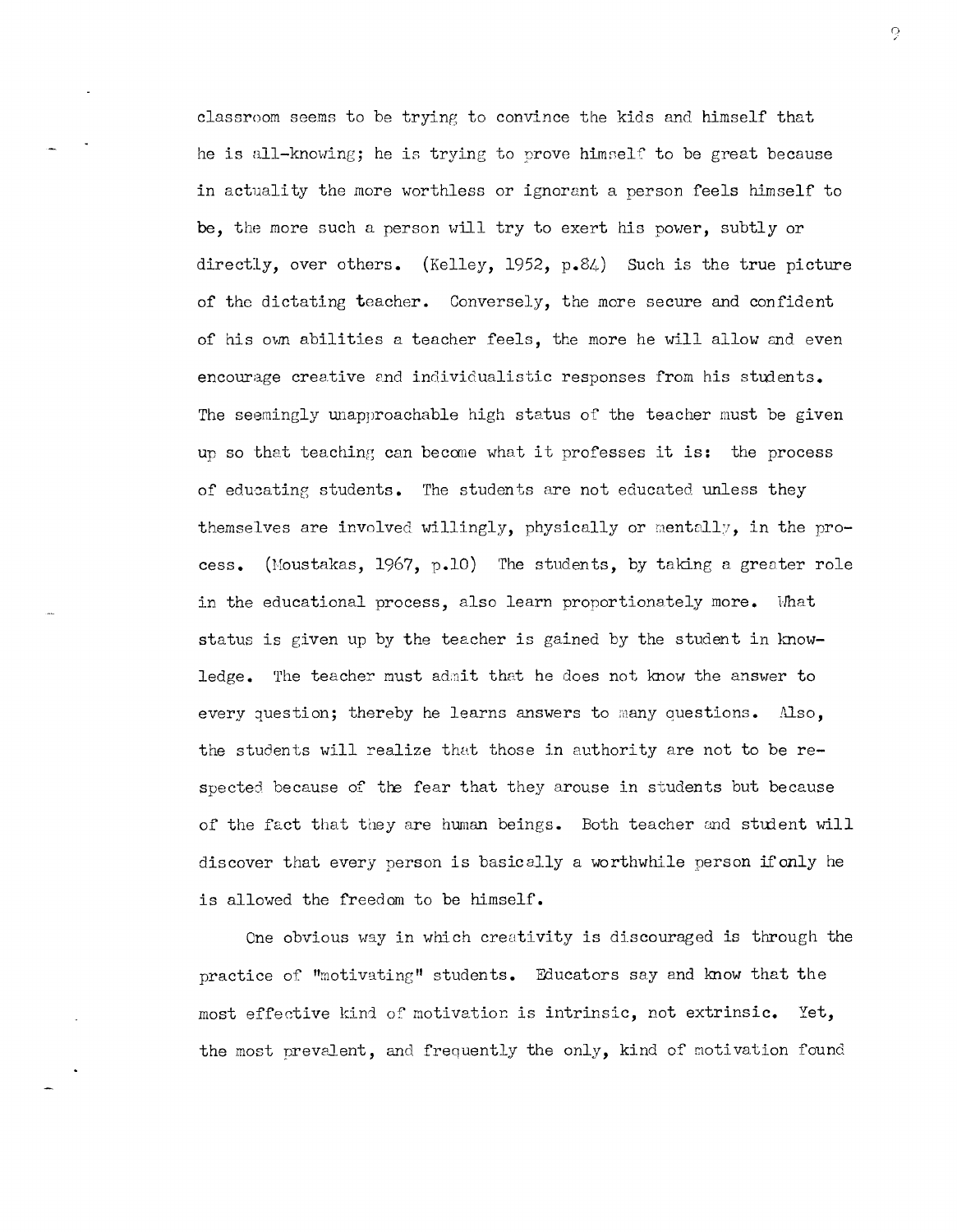in schools is that of grades, Honor Rolls, and blue stars. Moustakas says that "Motivation is often used to trap attention and coerce effort, to persuade people to engage in projects which have no intrinsic worth." (Moustakas, 1967, p.129) By forcing a person to engage in such projects, teachers are forcing students to accept values other than the students' own. In Moustakas' words, adjustment is "an external means of influencing which leads to inauthentic, conformist living." (Moustakas, 1967, p.129) It certainly does not promote a "positive" assertion of the self." (Moustakas, 1967, p.129) The student, by giving up his own values, is impaired in his "creativity and his will to explore and actualize." (Moustakas, 1967, p.5) According to Moustakas "the creative life is always based on self-values, not on the values of the system." (Moustakas, 1967, p.133)

Thus, if teachers find it necessary to motivate students extrinsically, either the teacher is poor or the students should not be taking the course because it is of no interest or value to them. Motivation should not be a concern of teachers because, if it is a concern, it immediately becomes extrinsic motivation; there is no necessity to motivate intrinsically because either one is motivated intrinsically or one is not.

Along with extrinsic motivation, Moustakas lists thefollowing three "methods or attitudes of modern living which contribute to the deterioration of uniqueness and individuality:" (Moustakas, 1967, p.130) analysis, diagnosis, and evaluation. Unfortunately, one of the institutions of our society which makes great use of these methods is the educational system. In analyzing an event or person, one has to work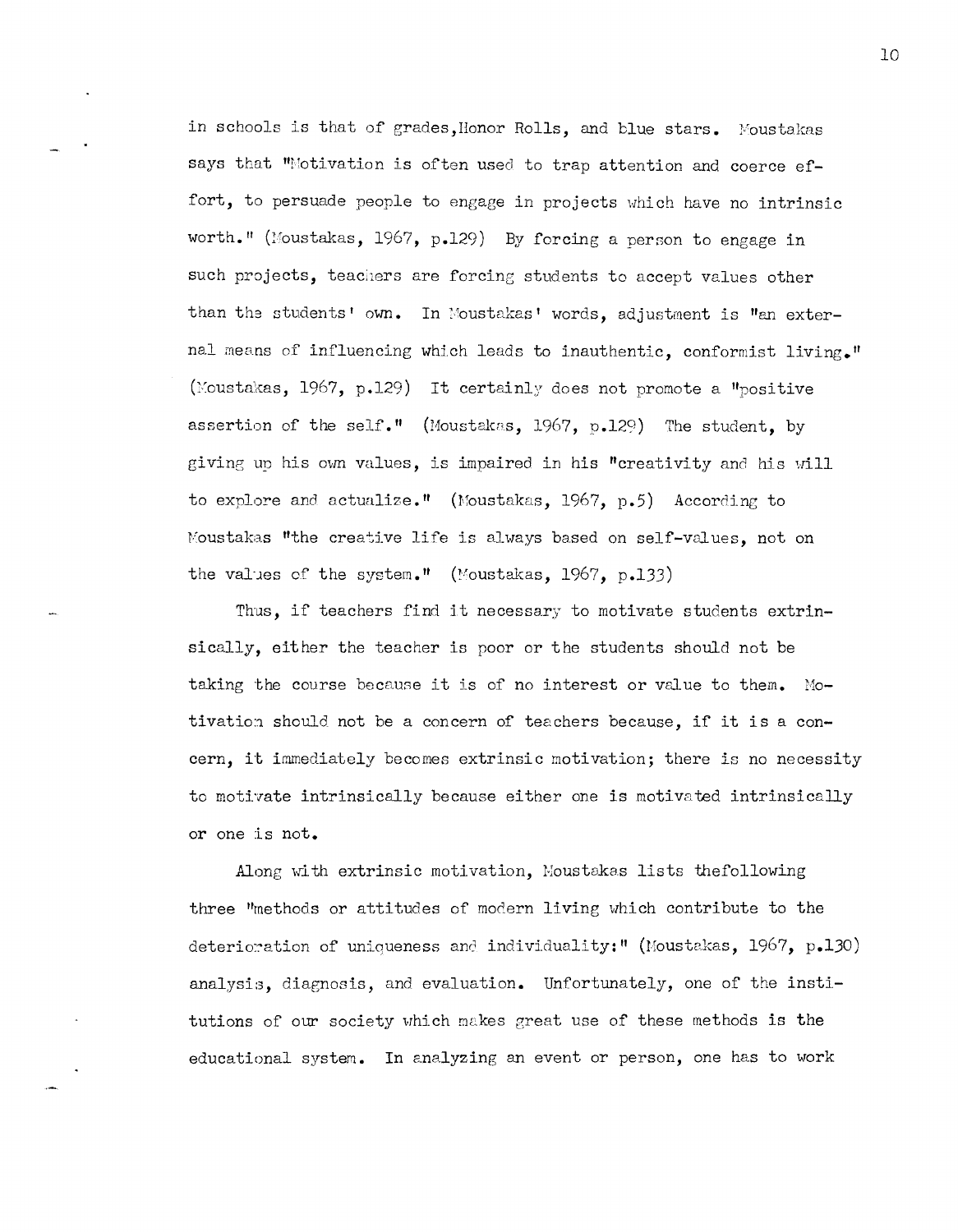in the past to find causes. This process does not recognize that reality is "contained in the immediate experiences of the person and in his unfolding life." (Moustakas, 1967, p.130) By trying to diagnose and evaluate a person, one can "form an insightful picture," but one can never form the whole picture because man is made up of so many parts. To use Moustakas' words, "Man is not bounded by a fence or frame." (Moustakas, 1967, p.130) Too often a student who is considered to be a "C" person begins to consider himself a "C" person and acts according to that perception.

The implication of this idea is that tests should not be used as devices for categorizing students. The more categorization of students there is in schools, the less orportunity students will have for developing "well-rounded" lives by encountering people of different abilities and backgrounds. Also, the less of a total, unique person the student will feel himself to be because of the many ways in which he has been categorized and placed in groups of people with the "same" abilities and backgrounds. Teachers should encourage, rather than stifle, differences.

# IV. Characteristics of the Creative Person and Implications for Education

With regard to the order and the specific ideas which I have decided to discuss at this point, Kelley describes my feelings: "perhaps one cannot hope to establish a completely logical order of ideas when all are interdependent, and when there is need to tell them all at once." (Kelley, 1952, p.55) Nevertheless, I will try to explain the idea thot the self-actualizing relationship, which I believe is necessary to maintain between teacher and student, consists primarily of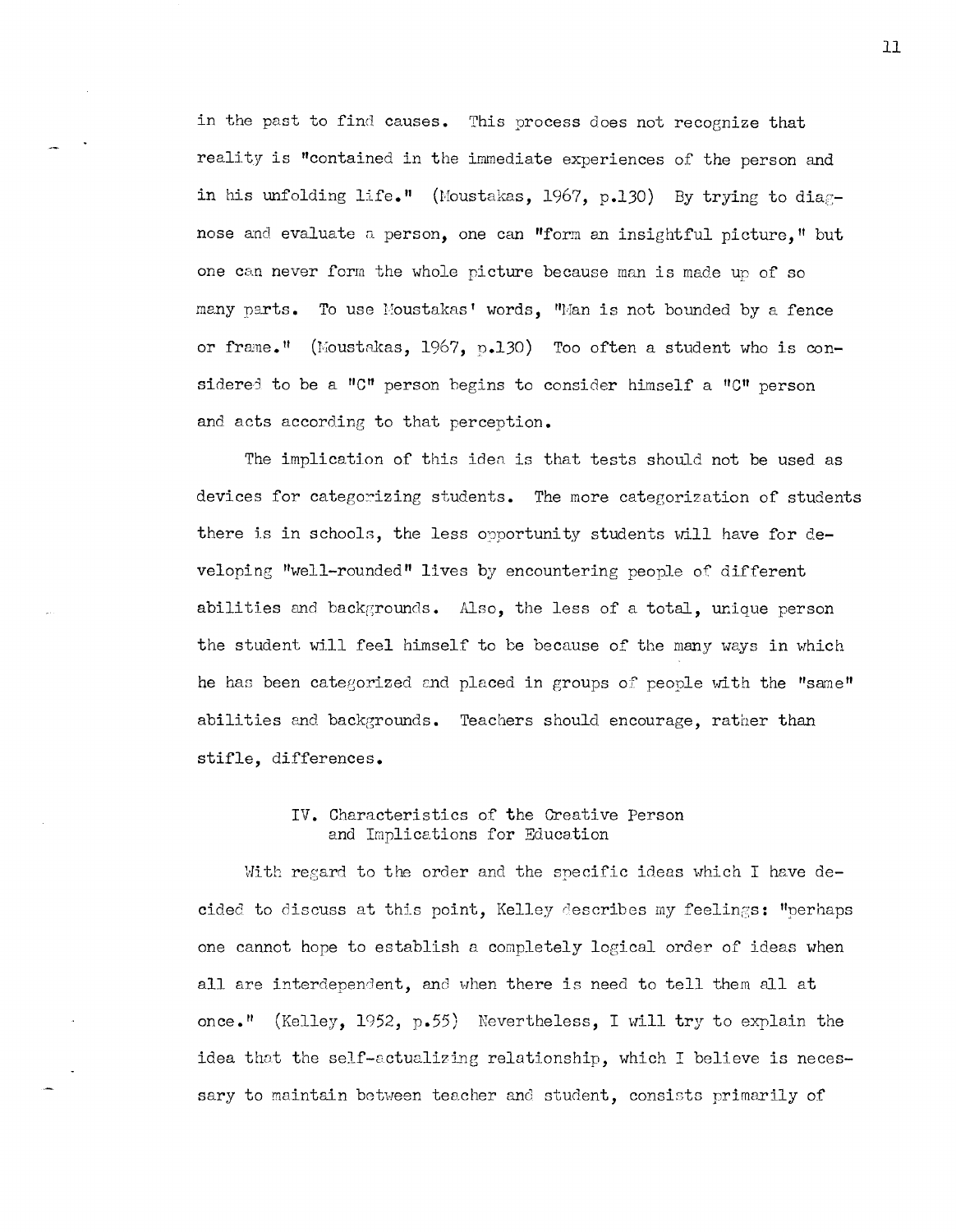creativity. Creativity can be described in many ways. I will name a few which are relevant in their application to, and use in, education. They are important because they show how much we need to change our present methods of teaching.

According to Ernest Becker, if we were to develop a "comprehensive theory of the limitations of self-reliance, ... we would answer the problem of education in a democracy." (Becker, 1967, p.229) It seems that if we encourage the "self-creation of meaning" (Becker,  $1967, p.229$ ) and discourage anything that "hinders self-reliance" (Becker, 1967, p.230) that creativity in individuals will be greatly enhanced. Concerning the self-creation of meaning, Philip Phenix writes: "Since the object of general education is to lead to the fulfillment of human life through the enlargement and deepening of meaning, the modern curriculum should be designed with particular attention to these sources of meaninglessness in contemporary life." (Becker, 1967, p.230) A comparable concept is found in the writing of Moustakas when he refers to the creative life as being based on self-values, rather than those of the system. (Moustakas, 1967, p.133) The teacher, then, should encourage her students to find their own values rather than accepting those of authorities or of the system. Self-values lead to selfreliance, a prerequisite for creativity.

Another indication of creativity can be found in the student who disagrees with the teacher. (Mustakas,  $1967$ , p.46) Moustakas says that "Resistance to external pressure permits a person to maintain selfconsistency. It is a healthy response, indicating that the will of the individual is still intact." (Mustakas, 1967, p.5) Such a student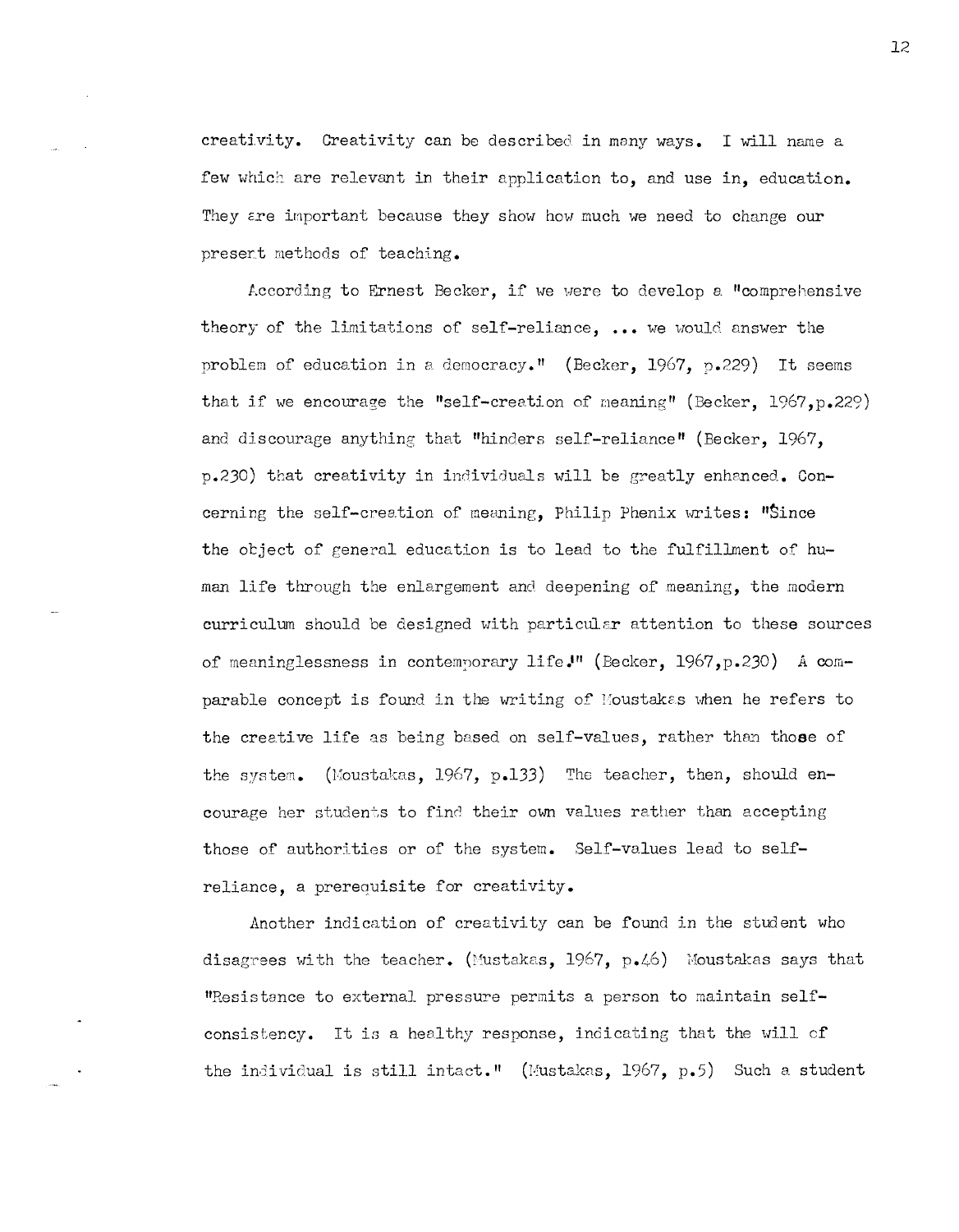in the classroom would normally be considered disruptive and a trouble-maker. If education is to be what it professes to be. it must allow and encourage such responses from students. Rogers says that the fully functioning person is not necessarily "adjusted to his culture; (Rogers, 1961, p.193) I would venture to say that he is usually not "adjusted" to his culture. Of course, adjustment here is based upon others' point of view, not the person who is, or is not, "adjusted." Thus, such a person may consider himself to be perfectly "adjusted" and happy, but he is not considered to be "adjusted" by others around him. (I have interpreted the fully functioning person of Carl Rogers and the actualizing person of Everett Shostrom and Clark Moustakas to mean the same thing.) According to Rogers, the fully functioned person "would be the type of person from whom creative products and creative living emerge... He would most certainly not be a conformist." (Rogers, 1961, p.193) Instead of assuming pessimistically that the disruptive student is stupid or a trouble-maker, teachers should assume optimistically (and more realistically) that such a student is expressing himself in a healthy manner, without intent to harm anyone or anything. In referring to the "dissidents" on campuses, an editor of a typical Mid-western newspaper cautioned that we must "separate the urge to create from the impulse to disrupt." (Bartlett, 1969) I agree with him, but I think it is time that we slant our views in favor of the "dissidents" rather than against them. If we do not, Moustakas warns that we will continue producing people who "assume the expectations, convictions, and values of others, ceasing to be real selves and wearing the masks of convention and propriety." (Moustakas, 1967, p.6)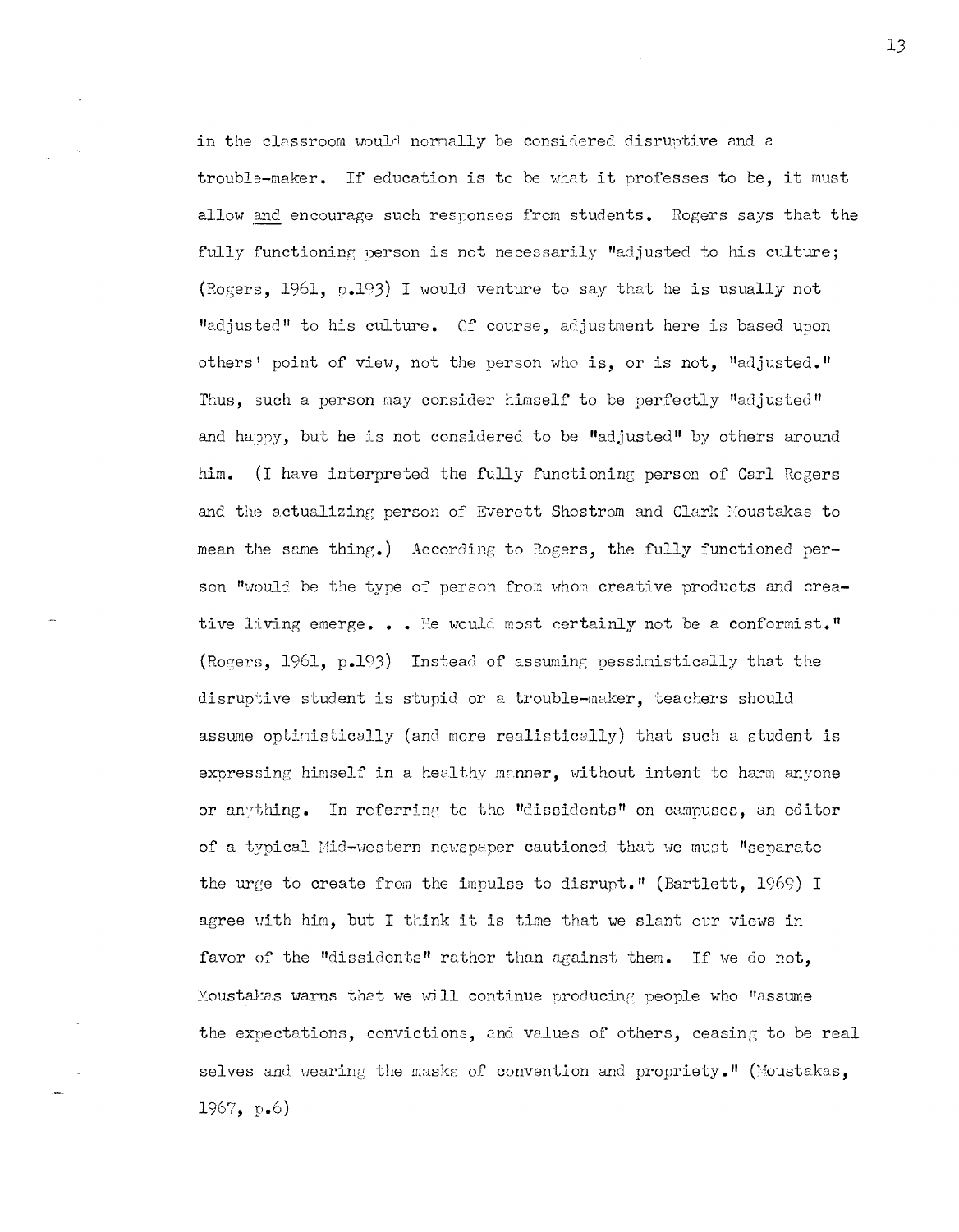According to Moustakas, dishonesty in any form, in oneself or others, is a form of manipulation or control, and "manipulation is responsible for much of the human misery, grief, and suffering in the world." (Moustakas, 1967, p.78) Honesty to oneself is necessary for finding one's identity and for communicating in a meaningful way with others. It is an important characteristic of the creative individual since it is the only way in which such an individual can express himself. "Every form of dishonesty is immoral and is a powerful deterrent to authentic growth and to the development of the real self." (Moustakas, 1967, p.78) When an individual is honest, one usually thinks of him as expressing his feelings, attitudes, and beliefs rather than his observations of the weather or his response to an objective question on a test. Both of these expressions involve being honest. but the former involves more courage than the latter. If teachers are to encourage honesty, they must be open to many possibilities for responses. When teachers reject responses from students, they are promoting insecurity and lack of confidence in a child. Thus, the student becomes reluctant to express his true feelings for fear of being ridiculed or rejected. This reluctance is very dangerous since it takes much sympathy and understanding to alleviate the situation and any further rejection, especially of sensitive students, creates even more fear to express their feelings. Moustakes warns that the situation is dangerous because "rejection of significant dimensions of the self are experienced by the person as the rejection of the entire self, even though the criticizer or rejector believes he is separating the individual from his behavior and condemning only the behavior." (Moustakas,  $1967, p.7)$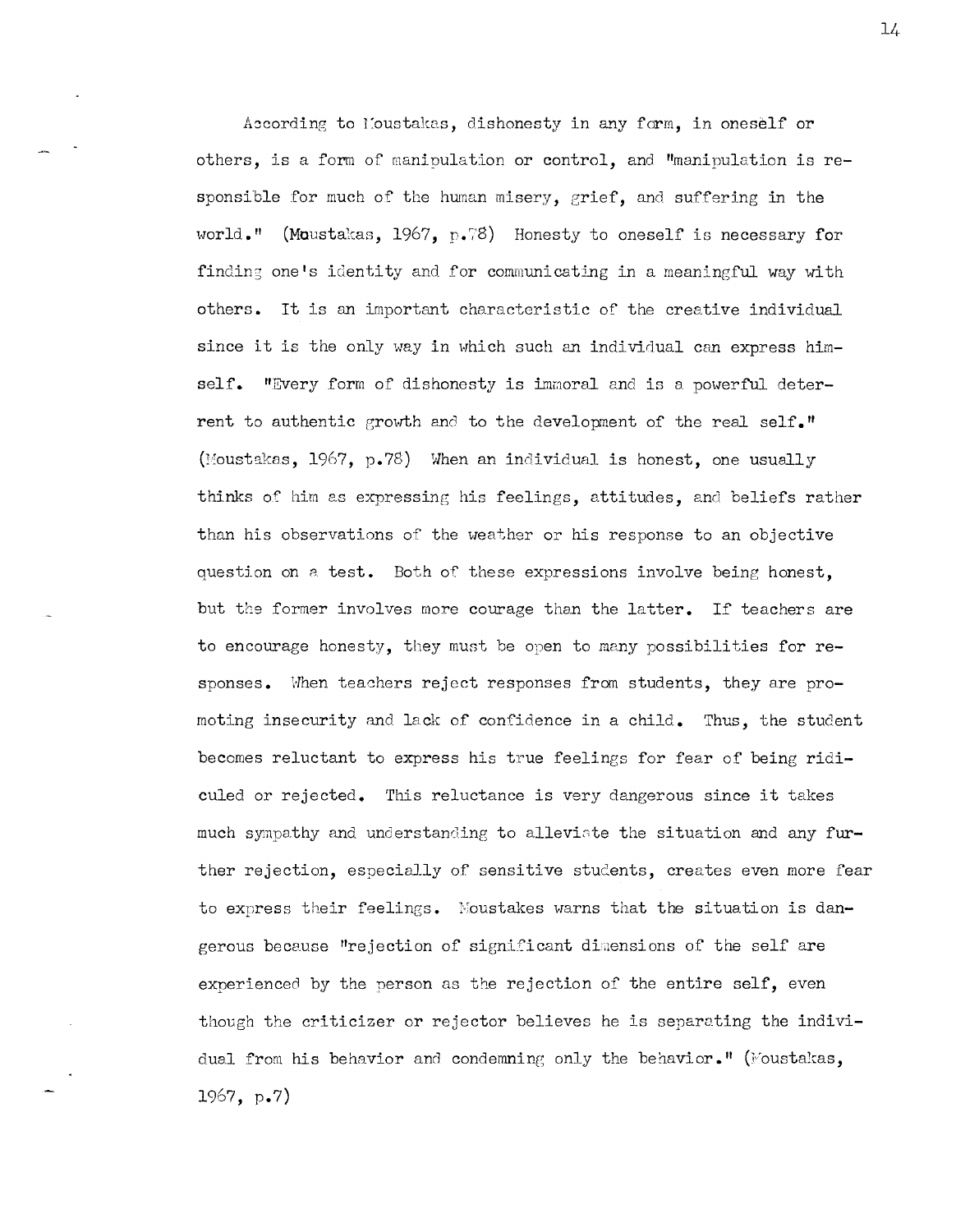In the 1962 Yearbook of the Association for Supervision and Curriculum Development, the Chairman, Arthur W. Coombs, states that the perceptual view of learning "provides the basis for the descriptions these four authors (Coombs, Kelley, Maslow and Rogers) give to the truly adequate personality." (Coombs, 1962,  $p.74$ ) The basic principles of this approach or frame of reference is "fraught with significant implications for educational practice:

- 1. Behaving and learning are products of perceiving. 2. Behavior exists in and can, therefore, be dealt
- within the present. 3. All people everywhere have a basic drive toward health and actualization.
- 4. Much of a person's behavior is the result of his conception of himself." (Coombs, 1962, p.67)

Coombs believes that "if the perceptual view of learning and growth is accepted, the classroom will need to deal much more adequately than heretofore with feelings, attitudes, convictions, beliefs, doubts, fears, loves, hates, and values." (Coombs, 1962, p.74) Once the student realizes that the teacher will not reject him as a person because of an idea of his, the student will gain more of the selfconfidence and self-reliance needed for him to become a self-actualizing person.

Another characteristic of the creative person necessitates greater acceptance of students' ideas on the part of the teacher. This characteristic is the concept of "intuitive" as opposed to "logical" thinking. These two basic kinds of thought are potentially strong in each of us, but scciety accepts only the logical mode of thought as being valid. When a person thinks intuitively, he is being "irrational" or "emotional", or he is thinking like a woman. According to a writer in the Saturday Review, "Non-creative people, when solving problems and patterning their world, draw heavily upon conscious or substantive modes of thought. Creative people, on the other hand, are dependent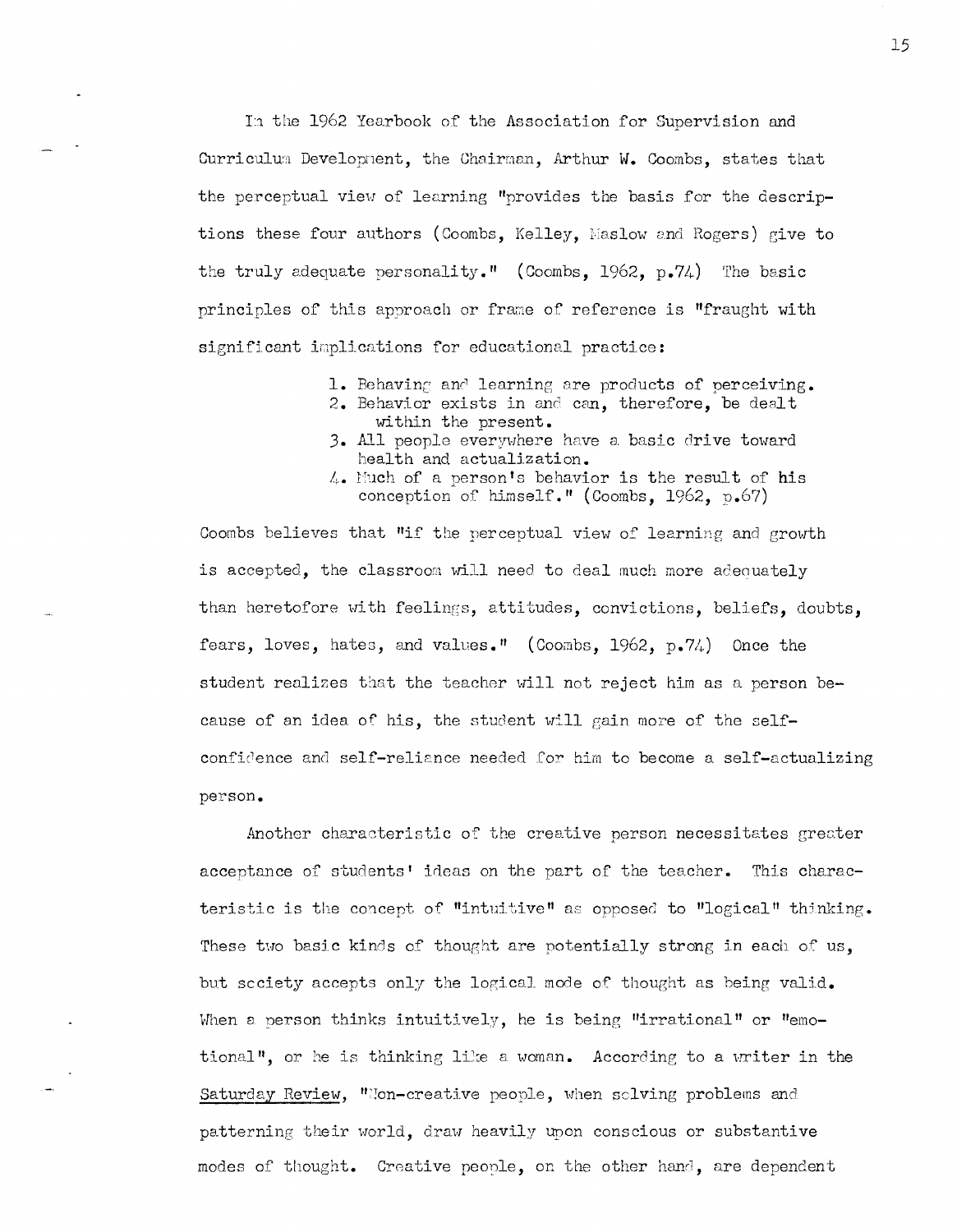upon their use of the preconscious or intuitive." (Samples, 1967, p.57) Thus the schools, professing to the goal of educating free individuals, but being accurate in their reflection of society, discourage creativity by not accepting the intuitive mode of thought as being valid in the solving of problems. If schools continue to claim "to be attendant to developing the individual to lead a better life" (Samples, 1967, p.57) and to recognize that "the leisure segment of our lives is increasing" (Samples, 1967, p.57) then they must accept the intuitive form of thought as being valid and even necessary for man's well-being.

In view of the fact that creativity plays such a large part in the development of a fully functioning person, I have tried to show how we must change our present system of education if we are to produce fully functioning people. There is scientific evidence that a potential for creativity is present in all people, (Taylor, 1964, p.178) and that the extent to which this potential is developed is determined not entirely by the person, but is controlled to a large extent by the society or environment to which the person belongs. (Torrance,  $1965$ , p.264) We must allow and encourage creativeness in students.

# V. Characteristics of a Fully Functioning Person and Implications for Education

In regard to the discussion of the characteristics of the fully functioning person, Arthur Coombs has stated that "we need a new definition of the supremely healthy personality - not in terms of averages, but in terms of ultimates." (Coombs, 1962, p.2) The practice of defining people in relation to what is normal or socially accepted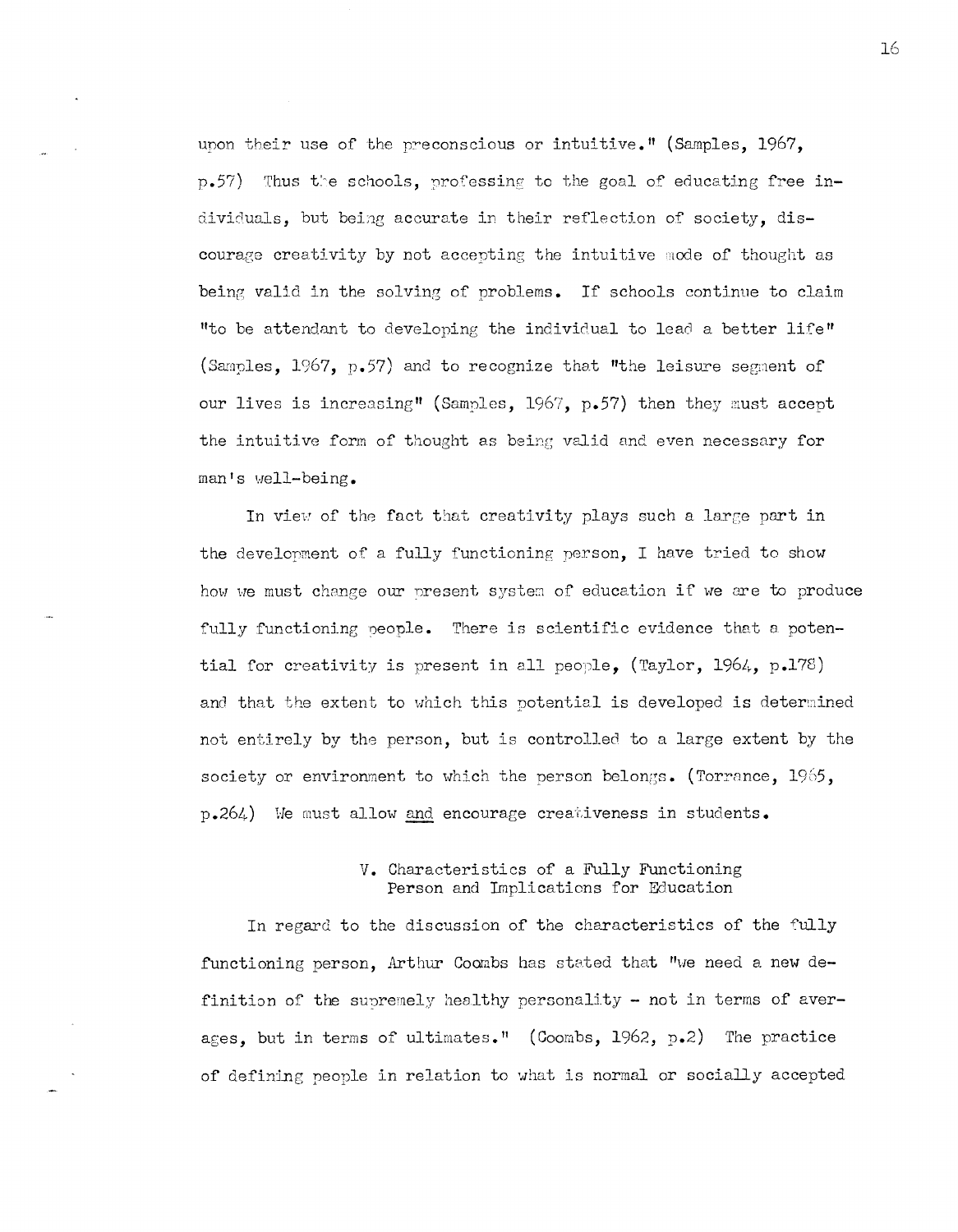should be and is being discarded. The fully functioning individual cannot be classified according to predetermined standards because he is a unique person who expresses himself in unique ways. Jourard maintains that this topic is the major concern of humanistic psychology, and that the problem can best be stated by asking. "What is man at his best?" (Jourard, 1968)

According to Rogers, there are three basic characteristics of the life of a fully functioning person which "enable a person psychologically to move in any direction:"

- **1.** increasing openness to experience
- **2.** ability to live fully each moment (existentially) .. 3. increasing trust in his own organism (Rogers, 1961t
	- p.193)

The first of these characteristics implies that the teacher must creats an atmosphere in the classroom that is respectful of new ideas so that students will not be afraid to express themselves. Only when they feel that their ideas will be accepted, will the students speak up; and only when new ideas are brought up, will new experiences be possible.

According to Kelley, the teacher can belp the students to know what it means to "live fully each moment" by presenting knowledge as "something to be lived" rather than something that is "absolute and existing before learning can begin." (Kelley, 1947, p.73) If students are taught that knowledge is not absolute and that we learn ohly what we perceive to be valuable to our purposes, (Kelley, 1947, p.73) then maybe people will come to realize that life is meant to be lived in the present, not the past or future.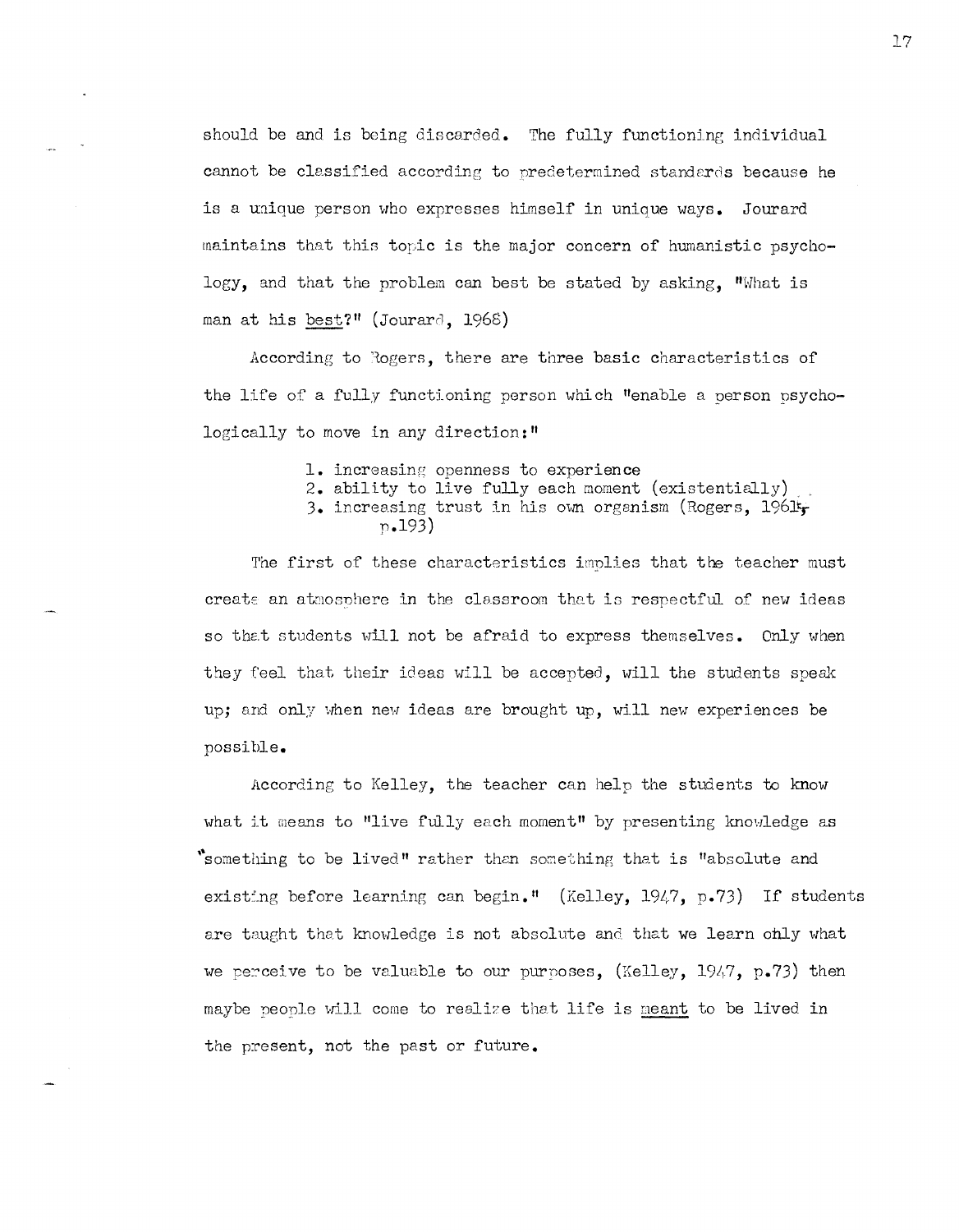To me the key concept that I am trying to convey is that respect for the student and his ideas is essential in the education of that student. If the student perceives (and he readily will) that the teacher has no respect for his ideas, he begins to think that he is not worthy of respect as a person; he begins to distrust the validity of his own ideas. I believe that this lack of respect for students on the part of teachers and other authorities is one of the main reasons for the psychological, academic, and social problems of many adults. Torrance says that the most important concept in discussing the rewarding of creative thinking is respect - "respect for the questions and ideas of the child, respect for his right to initiate his own learning effort, and respect for his right to reject, after serious consideration, the adult's ideas in favor of his own." (Torrance, 1965, p.252)

### Conclusion

I have tried to show the relationship between creativity and the fully functioning person who is capable of a self-actualizing relationship. Creativity is a necessary component of such a relationship. Thus, if our schools are to be true to their proposed goals of producing fully functioning individuals, and if our nation is to produce the creative people it needs to survive, then our educational system must change so that these goals can be reached. We must start believing in the inherent goodness and worth of individuals and their ability to make the right decisions for themselves and others involved.

In order to produce a fully functioning, creative individual,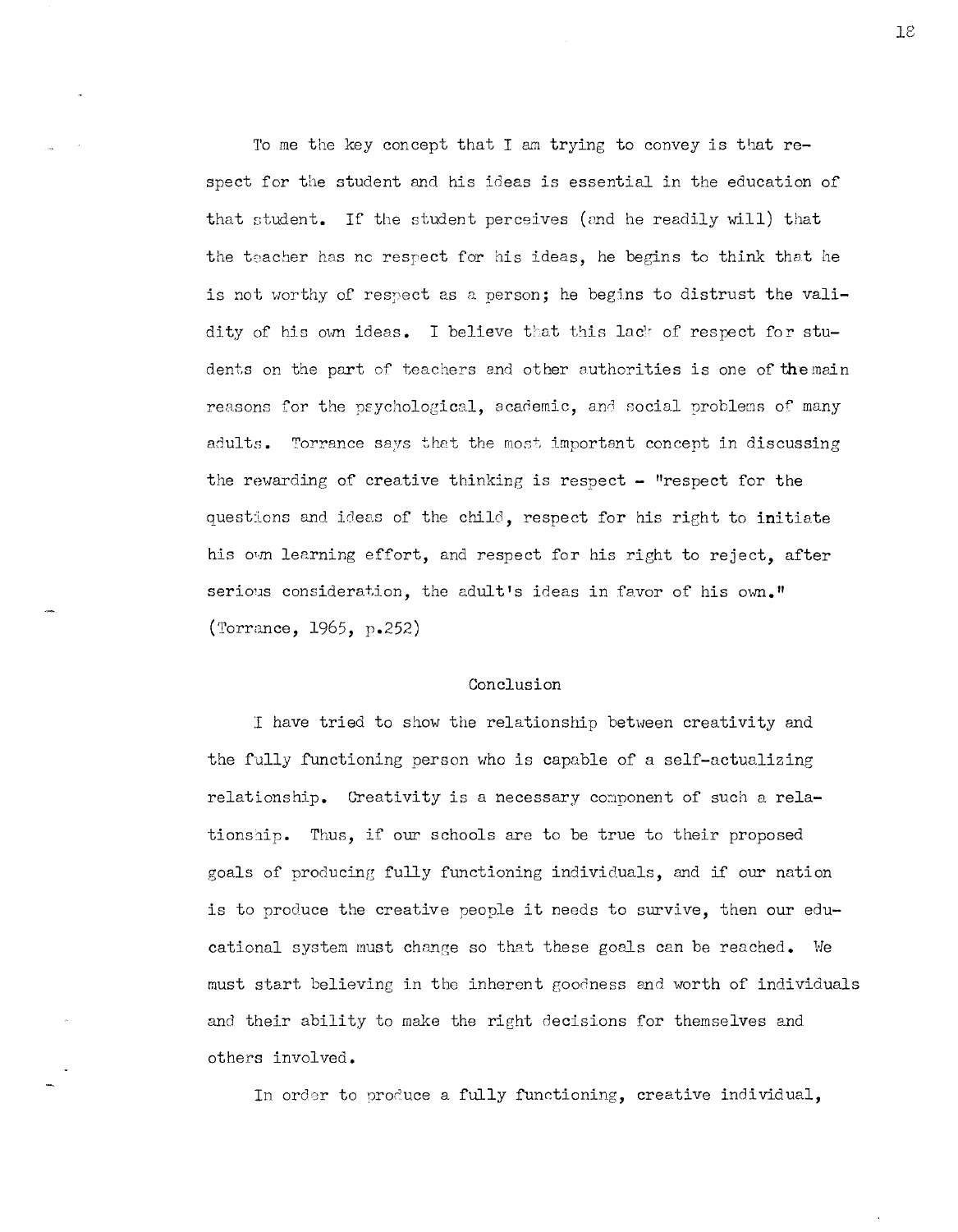it seems to me that the teacher must strive to attain the level of a self-actualizing relationship with the student. To achieve this relationship, it will be necessary for teachers to allow their students to express feelings and ideas as long as the rights of others are not infringed upon. Also, teachers must express their feelings and ideas freely so that teachers and students can understand each other. It will be necessary for both students and teachers to respect their own ideas; the respect of others' ideas will naturally follow.

In striving to achieve a relationship with their students, that is self-actualizing, teachers must become active participants in the learning process, not dictators and commanders. The atmosphere of the school and classroom must be democratic and free, not authoritarian and confined.

A more satisfactory method of evaluating students must be initiated. Such a method must undoubtedly include more students' evaluation of themselves and teachers. It seems to me that the best judge of the effectiveness of the teacher is the student. There should be less teacher evaluation of students and more student evaluation of teachers so that ineffective teachers may be discovered and relieved of their jobs.

 $\overline{\phantom{a}}$ 

Once the concept of student evaluation of themselves and teachers is accepted, it will be easy for educators to recognize the need for student goals, interests, and values to replace those goals which are pre-determined and set up by administrators. The "troublemaker" in the class will no longer be considered as such, but he will be looked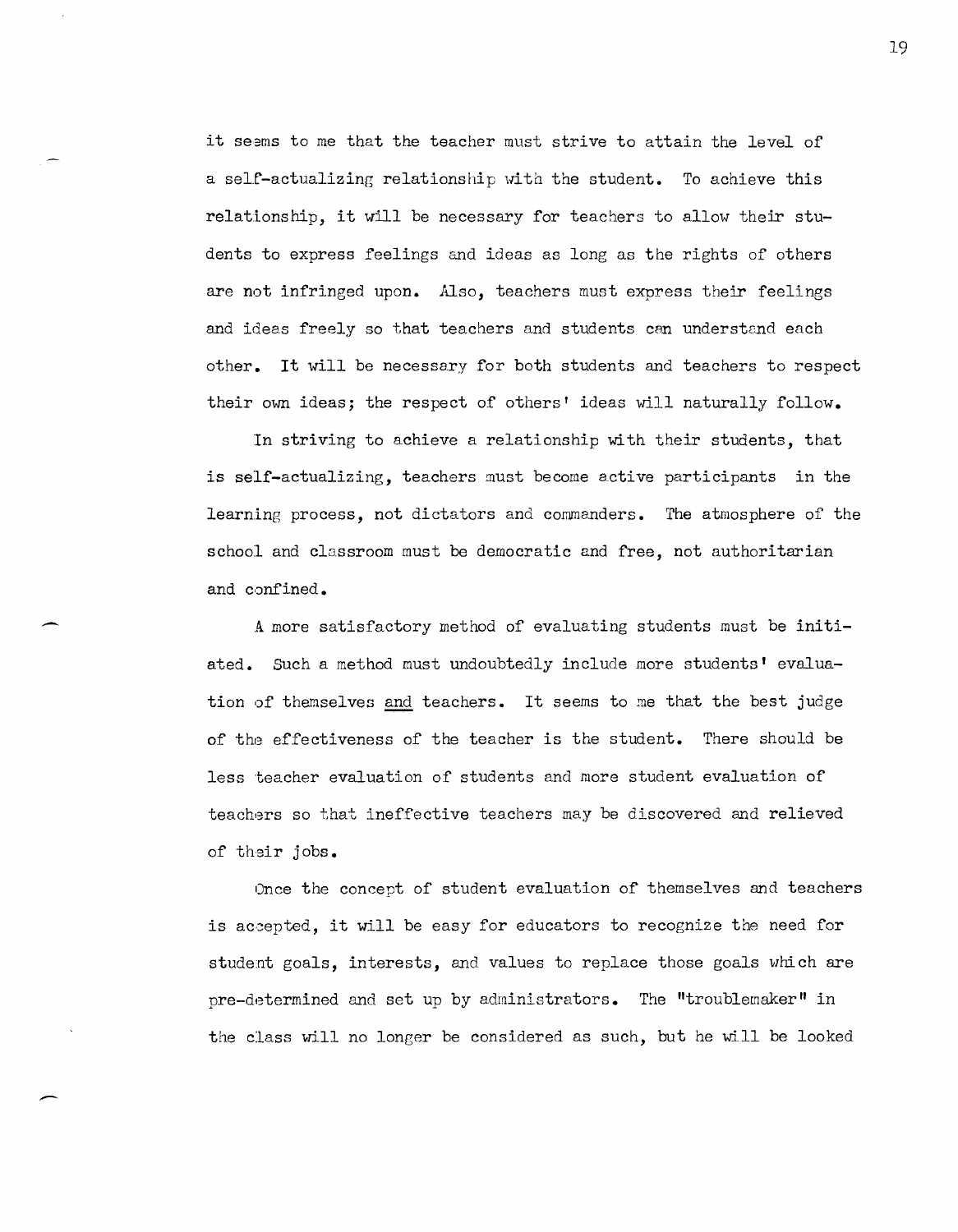#### Bibliography

#### Books

- Becker, Ernest, Beyond Alienation, George Braziller, Inc., N.Y., 1967.
- Buber, Martin, A Believing Humanism, Simon & Shuster, N.Y., 1967.
- Coombs, Arthur W., Perceiving, Behaving and Becoming, NEA, Wash., D.C., 1962.
- Dewey, John, Experience and Education, The Macmillan Company, N.Y., 1938.
- Goodman, Paul, Compulsory Mis-education, Horizon Press, N.Y., 1964.
- Goodman, Paul, Growing Up Absurd, Random House, N.Y., 1960.
- Kelley, Earl C., Education and the Nature of Man, Harper & Brothers, Publishers, 1952.
- Kelley, Earl C., Education for What Is Real, Harper & Brothers, Publishers, 1952.
- Lawrence, D. H., Fantasia of the Unconscious, Viking Press, N.Y., 1960.
- May, Rollo, Man's Search for Himself, W.W. Norton & Company, Inc., N.Y., 1953.
- Moustakas, Clark, The Authentic Teacher, Howard A. Doyle Publishing Co., Cambridge, Mass., 1966.
- Moustakas, Clark, Creativity and Conformity, D. Van Nostrand Company, Inc., Princeton, N.J., 1967.
- Moustakas, Clark, Individuality and Encounter, Howard A. Doyle Publishing Company, Cambridge, Mass., 1968.
- Neill, A. S., Summerhill, Hart Publishing Company, N.Y., 1960.
- Rogers, Carl R., On Becoming a Person, Houghton Mifflin Company, Boston, 1961.

Shostrom, Everett L., Man, the Manipulator, Bantam Books, N.Y., 1968.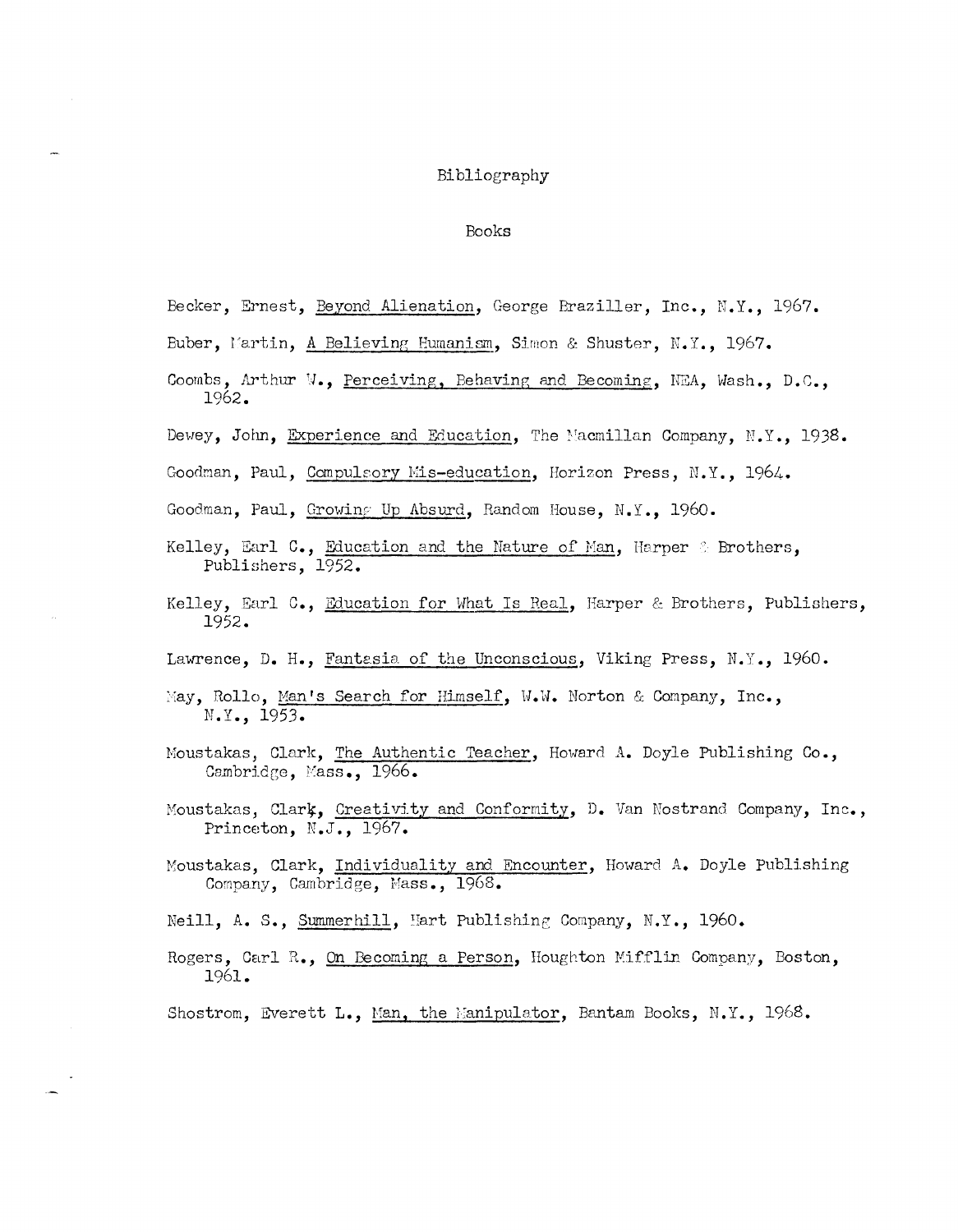# Bibliography

### Books

Skinner, E. F., Malden Two, The Macmillan Company, N.Y., 1948.

- Taylor, Calvin W., Creativity: Progress and Potential, McGraw-Hill Book Company, N.Y., 1964.
- Taylor, Calvin W., Widening Horizons in Creativity, John Wiley & Sons, Inc., N.Y., 1964.

Torrance, Ellis P., Rewarding Creative Behavior, Prentiss-Hall, Inc.<br>Englewood Cliffs, N.J., 1965.